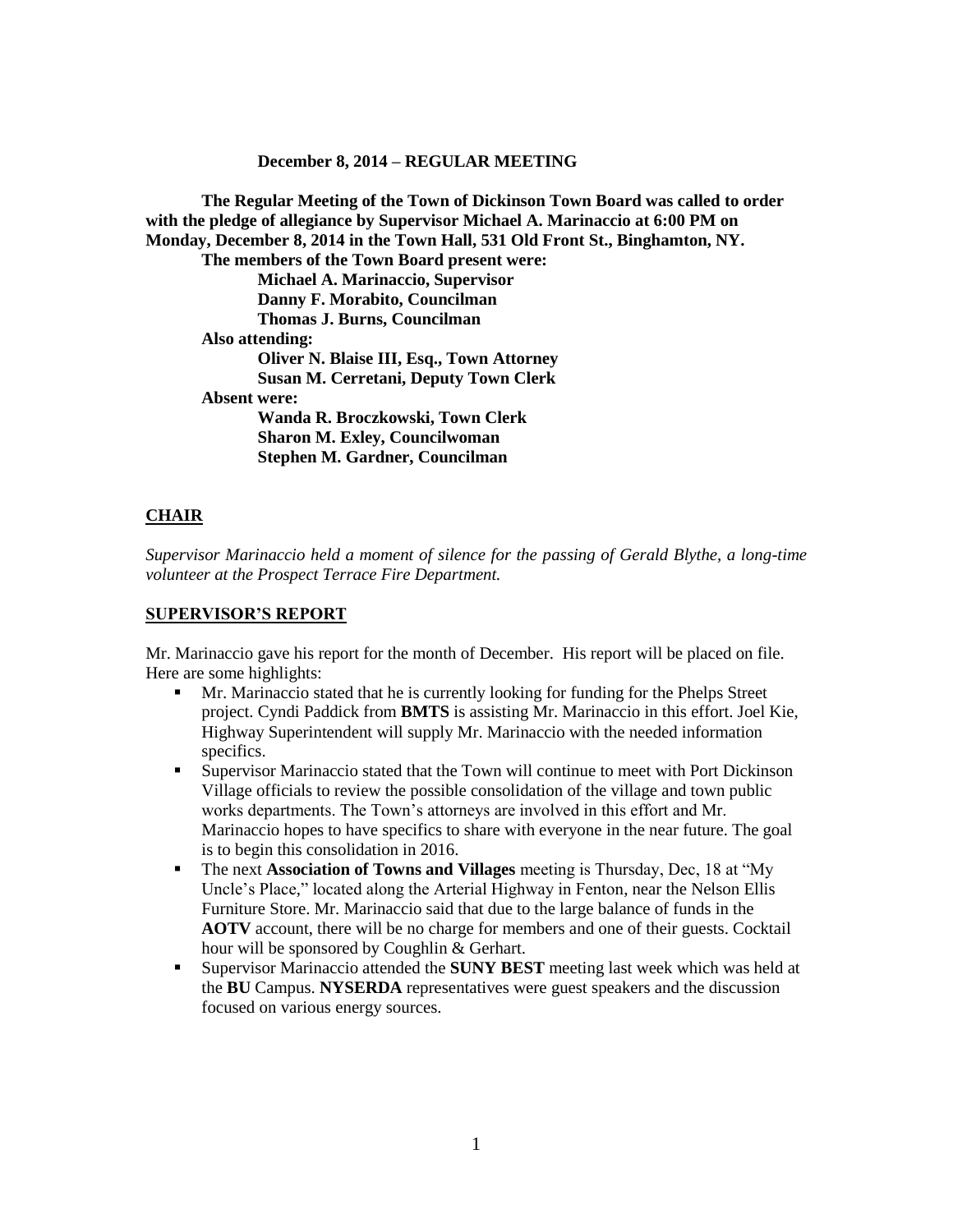- The audit of the Town Court was completed with no major issues found. The auditor met with the judges to discuss the audit and areas that could be improved. Starting in January, Mr. Marinaccio will receive copies of the Town Clerk and Court Clerk financial reports and will then forward them to the Town Board for review and approval.
- Mr. Marinaccio received a letter from **Time Warner** indicating that there will be some cost increases for services and various equipment used by the subscribers. The rate increases will take effect for the January billing.
- The noise barriers are a go along the **Glenwood cemetery/ Sowden Street** area and construction will start next spring.
- The revised and increased **CPI** rates from the County Safety Complex will be 5.76%. The annual payments from the complex to the town will go to \$39,802.
- **Mr.** Marinaccio will be attending the Cornell Cooperative Extension Annual Meeting on Dec.  $11<sup>th</sup>$ . There will also be a Flood Task Force and continuation of the tax cap and shared services meeting on Dec.11<sup>th</sup>.

# **Code violations:**

- o 20 N. Ely Street. Shed in disrepair and needs to be demolished. SUV openly stored and no plates.
- o 26 Pulaski Street. Furniture on porch, metal in side yard, various furniture and debris in the yard. These violations have been corrected and the tenant has moved out.
- o 210 Bevier Street. Various trash and debris all over the property.
- o 606 Old Front Street. Junk vehicle.
- **Dog Control Officer's report**:

Supervisor Marinaccio is in receipt of the monthly report. Stray dog, report of skunk on front porch, unleashed dogs, stray pit bull, dog defecating on NYSEG property, pit bull wandering in traffic.

**NYSEG** warning letters - None received

### **PUBLIC COMMENTS**

Supervisor Marinaccio opened up the meeting for public comments. Resident Mr. Jim Love positively commented on the no loitering signs that are posted on **Orchard Road**.

# **APPROVAL OF MINUTES**

On a motion by Councilman Moribito seconded by Councilman Burns to approve the Work Session November 3, 2014 and Regular Meeting Minutes of April 14, 2014. All in favor. Vote - 3 Ayes, Nays-0. Councilwoman Exley and Coucilman Gardner absent.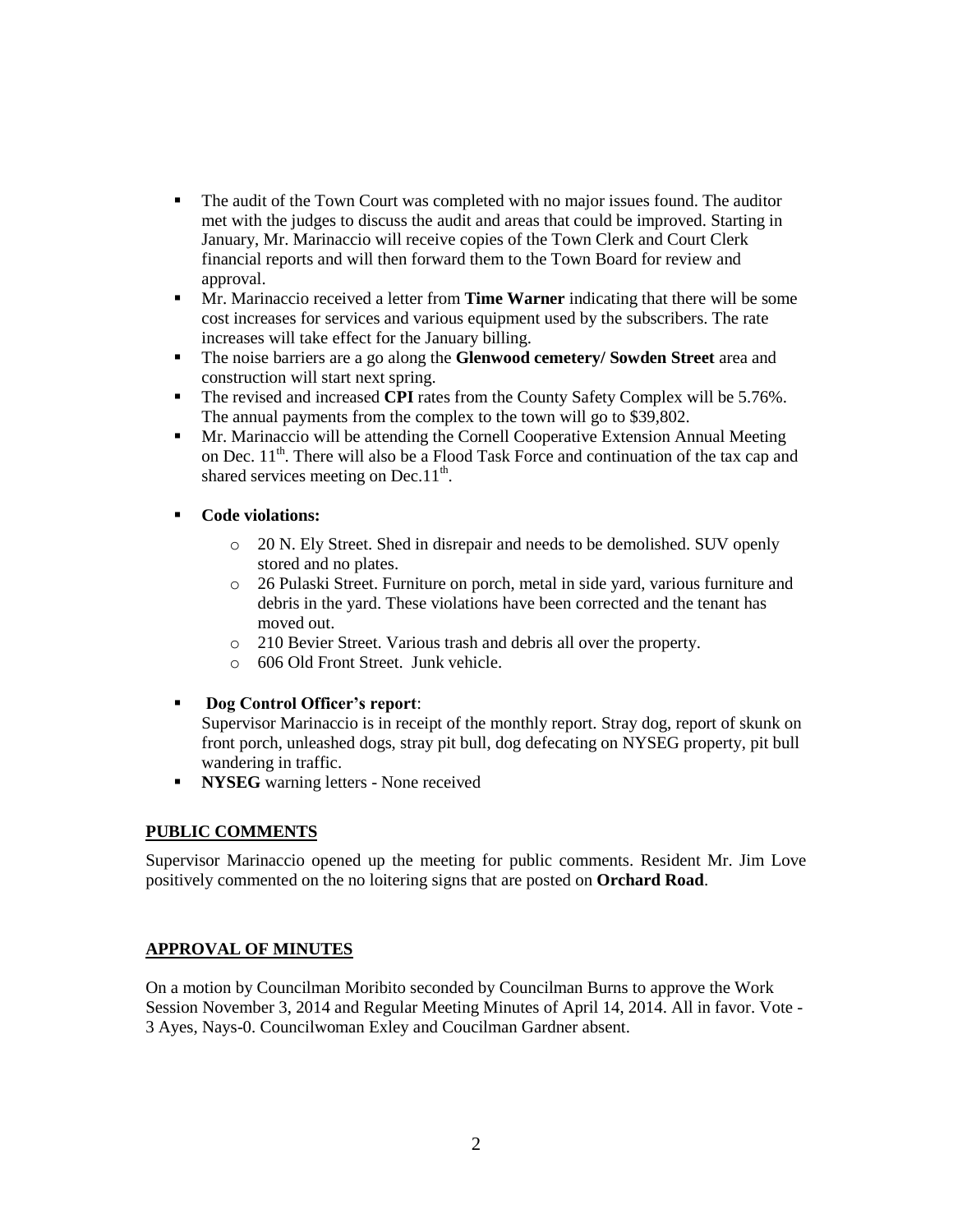#### **ABSTRACTS for Voucher #12 for 12/08/2014**

Abstract Summary of Audited Vouchers for Funds respectively in the amount of \$151,515.12. On Motion from Councilman Morabito, seconded by Councilman Burns to approve. Vote Ayes  $-3$ , Nays  $-0$ .

Supervisor Marinaccio voting Aye Councilman Morabito voting Aye Councilman Burns voting Aye Councilwoman Exley absent Councilman Gardner absent Unanimously passed and noted as duly adopted.

# **ATTORNEY**

### **RESOLUTION 2014-60**

The following Resolution was offered by Councilman Morabito, who moved its adoption, seconded by Councilman Burns.

BE IT RESOLVED, by the Town Board of the Town of Dickinson, Broome County, New York as follows: **Making a negative declaration for the purposes of SEQRA review on the annexation of property from the Town of Dickinson to the Town of Chenango.**

The question of adoption of the foregoing Resolution was duly put to a vote on roll call which resulted as follows: All in favor. Vote  $Ayes - 3$ , Nays  $- 0$ .

> Supervisor Marinaccio voting Aye Councilman Morabito voting Aye Councilman Burns voting Aye Councilwoman Exley absent Councilman Gardner absent

All in favor. Resolution attached.

### **RESOLUTION 2014-61**

The following Resolution was offered by Councilman Burns, who moved its adoption, seconded by Councilman Morabito.

BE IT RESOLVED, by the Town Board of the Town of Dickinson, Broome County, New York as follows: **Joint resolution by the Town of Chenango and the Town of Dickinson approving annexation of territory at 932 Upper Front Street.**

The question of adoption of the foregoing Resolution was duly put to a vote on roll call which resulted as follows: All in favor. Vote  $Ayes - 3$ , Nays  $- 0$ .

Supervisor Marinaccio voting Aye

Councilman Morabito voting Aye

Councilman Burns voting Aye

Councilwoman Exley absent

Councilman Gardner absent

All in favor. Resolution attached.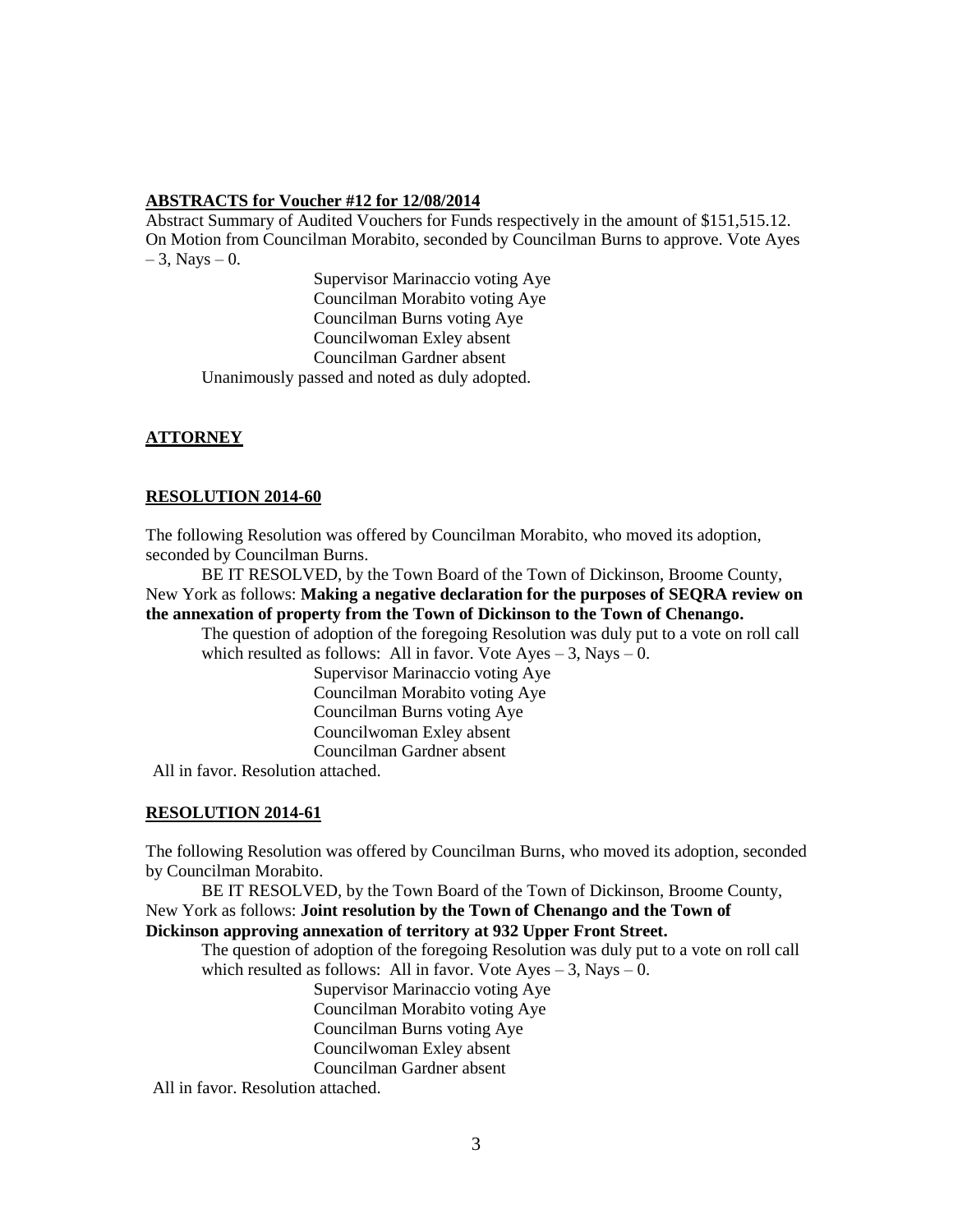# **TOWN OF CHENANGO REGARDING ANNEXATION OF 932 UPPER FRONT STREET TO TOWN OF CHENANGO**

Highway Superintendent Joel Kie commented that the **Town of Chenango** has a strip of land, a sliver of property, along the boundary of the **Town of Dickinson** that needs to be surveyed in order to get a proper description of the property boundary. Oliver Blaise noted that the **Town of Dickinson's** concern is that of the southernmost boundary line along Kelly Rogers' property. The surveyor will have to address this issue in order to give a proper legal description.

After further research, attorney Blaise noted that **Town of Chenango** does not have to do a special election for the annexation. Mr. Blaise has sent the **Town of Chenango** the paperwork that is required for their local law and resolution.

# **TRANSFER OF MARION STREET TO MR. & MRS. KATUSHA**

Attorney Blaise stated that the transfer should be taking place fairly soon, hopefully before the holidays or shortly thereafter. The permissive referendum period will end at the end of the week.

# **BOCES LETTER INQUIRY OF CONTRACT WITH PROSPECT TERRACE FIRE COMPANY**

Attorney Blaise stated that he has not heard back from **BOCES** regarding the letter of inquiry about contracting for fire protection services with **Prospect Terrace Fire Company**.

# **CHAIR**

### **ORGANIZATIONAL RESOLUTION**

Supervisor Marinaccio reminded the board that one position will be kept open on the **BAR** (Board of Assessment Review). Mr. Marinaccio spoke with Assessor Jack Cahill regarding the appointment of a new board member. Mr. Marinaccio would like to hold off until there is further discussion, just to ensure that there are no conflicts of interest. Supervisor Marinaccio encouraged the board members to review the organizational information. Voting will take place next month on the **Organizational Resolution**. Some of the information will be submitted to the Press for publication; specifically the 2015 holidays and meeting dates.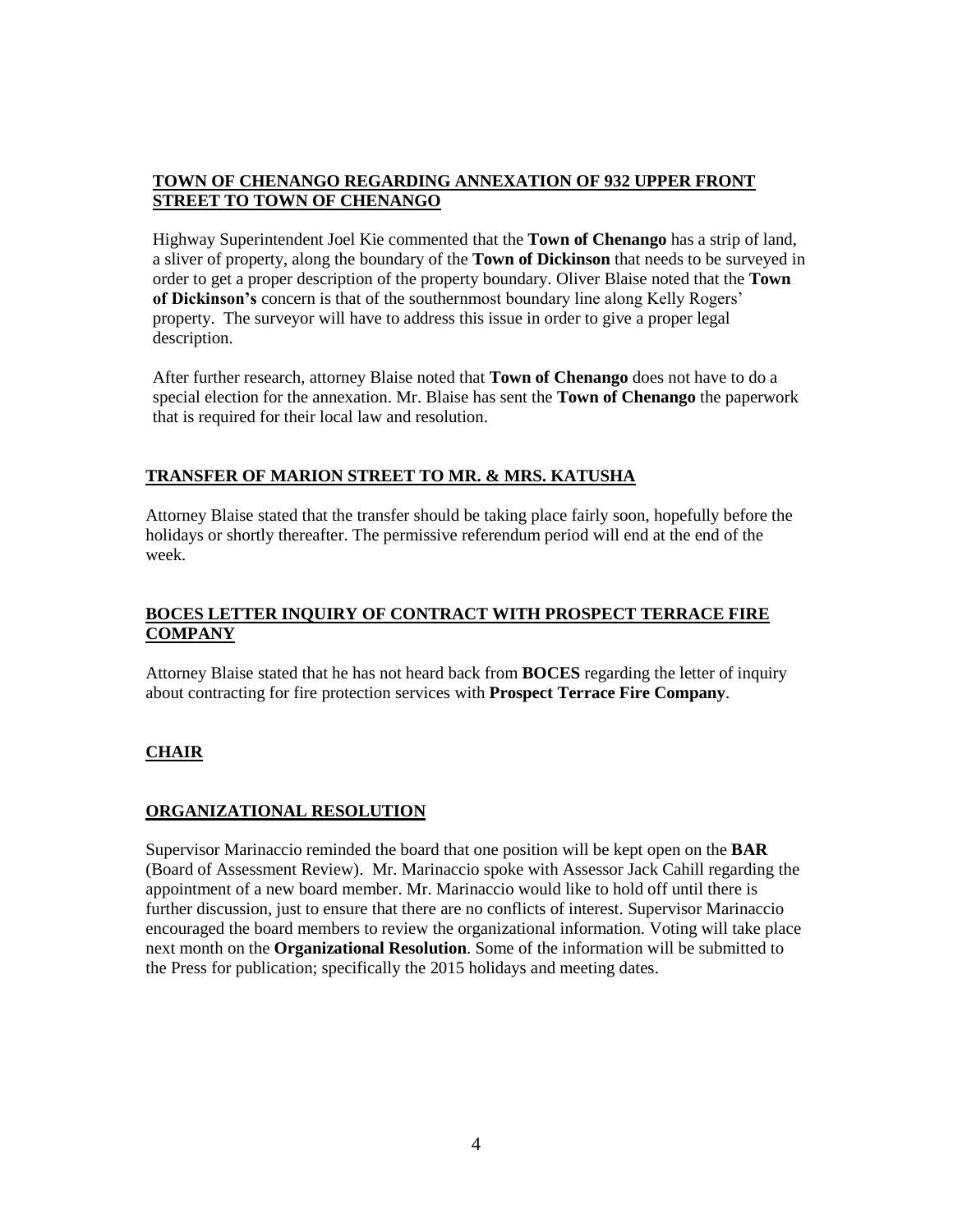# **BUDGET ADJUSTMENT**

Beverly Wike explained that some of the 2014 budgets were modified in order to equal out some of the items. Mr. Marinaccio thanked Beverly Wike for making the adjustments that keep our books up to date and correct.

Mr. Marinaccio prompted that the budget adjustment needed to be authorized by resolution, which then followed.

# **RESOLUTION 2014-62**

The following Resolution was offered by Councilman Morabito, who moved its adoption, seconded by Councilwoman Burns.

BE IT RESOLVED, by the Town Board of the Town of Dickinson, Broome County, New York as follows: **Approving the Town of Dickinson 2014 budget adjustments**.

The question of adoption of the foregoing Resolution was duly put to a vote on roll call which resulted as follows: All in favor. Vote  $Ayes - 3$ , Nays  $- 0$ .

Supervisor Marinaccio voting Aye Councilman Morabito voting Aye Councilman Burns voting Aye Councilwoman Exley absent Councilman Gardner absent

All in favor. Resolution attached.

### **TAX CAP MEETING 12/03/2014 UPDATE**

Mayors and supervisors met with **County Executive Preston** once again to continue to discuss the affects of the property tax cap and the refunds that some of our residents may receive for school and municipal property taxes. Supervisor Marinaccio said that a decision has been made not to hold a press conference on this issue at this time but instead, continue to meet and discuss ways to receive some relief from various mandates or receive some exemptions on some items that are paid for through property taxes. A meeting is being planned to meet with state representatives Libous, Crouch and Lupardo sometime in January.

# **NEW YORK ASSOCIATION OF TOWNS AND VILLAGES MEETING DEC 18TH**

The next **Association of Towns and Villages** meeting is Thursday, Dec, 18 at "My Uncle's Place" located along the Arterial Highway in Fenton near the Nelson Ellis Furniture Store. Mr. Marinaccio said that due to the large balance of funds in the **AOTV** account, there will be no charge for members and one of their guests. Cocktail hour will be sponsored by Coughlin  $\&$ Gerhart.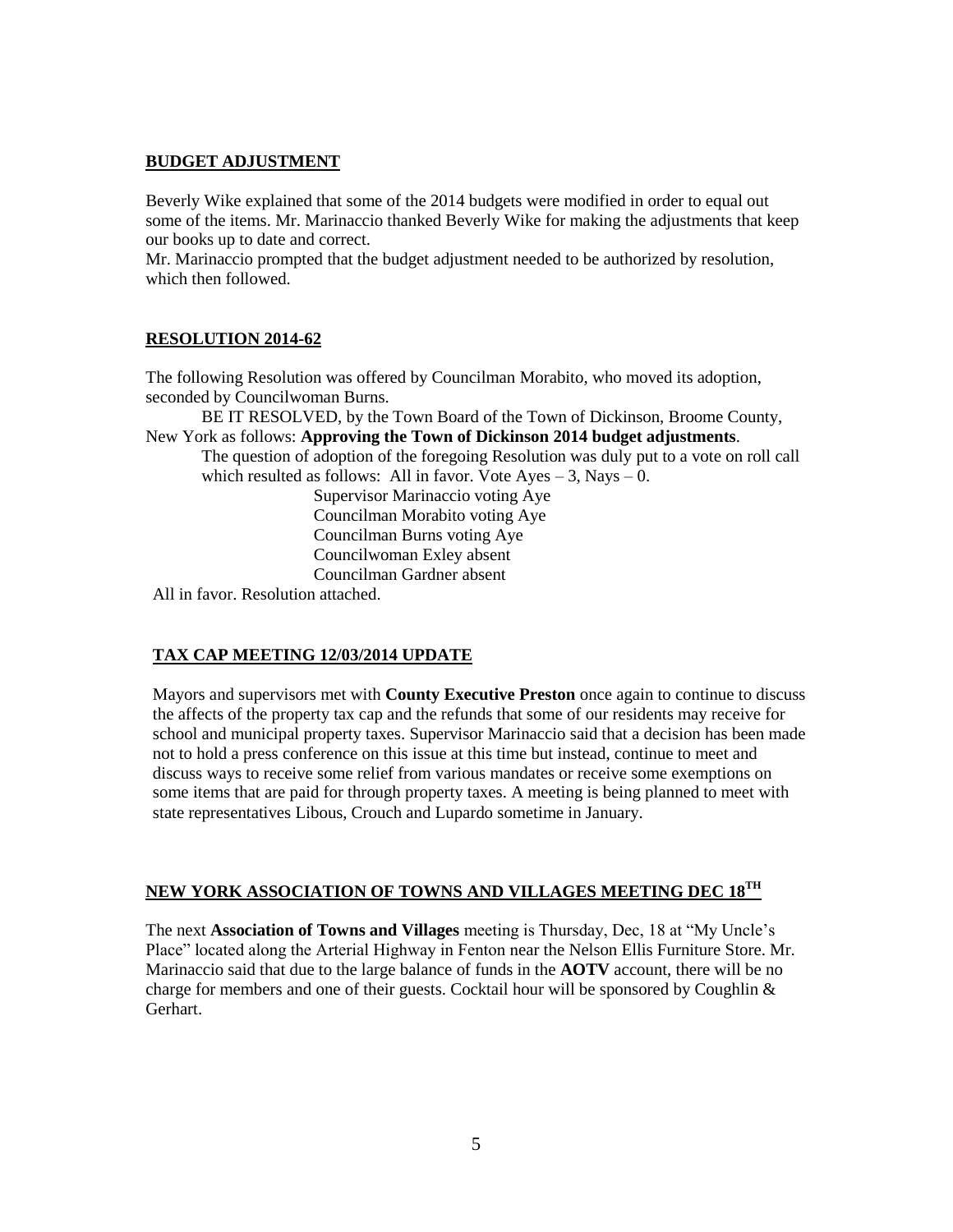### **CHAIR**

### **COMMITTEE REPORTS:**

# **PUBLIC WORKS – WATER & HIGHWAY DEPARTMENT**

- 1. Joel Kie, Highway Superintendent stated there are street lights out along the Front St. corridor. Mike Panko from Panko Electric is working on it. The conduit was broken a year and a half ago. The repairs were supposed to have been done.
- 2. The **Town of Chenango** had a water break last week. Mr. Kie stated that it was their problem not ours. Mr. Kie stated that over the weekends, almost every Friday or Saturday night, the pump at the Jail fails. The Jail has a \$40,000 Muffin Monster (grinder). It gets plugged and causes problems to our pumps. It is the Jail's property, but it affects our pump. Councilman Morabito and Supervisor Marinaccio suggested that the Town keep track of repair and labor costs and bill the jail.

A long discussion followed regarding water and sewer rates, problems, concerns, issues and possible solutions. Here are some key points of the discussion:

- The Town is fortunate to have two water sources **Town of Chenango** and City of Binghamton. We are never without water.
- We are paying double for Binghamton water we buy water and average the cost to our residents.
- Highway Superintendent Kie's concern is that the **Town of Chenango** is in trouble in the water and sewer department. He stated that they may have lost a contract and they have had to raise their rates to their residents. They are in a deficit and will probably have to try to make it up next year or at some point in time.
- Councilman Morabito stated that the best thing we can do for the **Town of Chenango** and the **Town of Dickinson** is to work a long term deal - as long as it's a competitive rate. He said that Chenango is going to want some certainty in their budget and we need to plan properly for the future.
- Supervisor Marinaccio stated that the City of Binghamton **can** afford to not have us; however, the Town of Chenango **can't** afford to not have us. Supervisor Marinaccio stated that we are a big water/sewer user; however Chenango can't keep increasing our rates.
- We have the highest water and sewer rates of the towns and villages. Supervisor Marinaccio posed the question: How can we reduce our costs?
	- o The idea of putting in a pump station was brought up for discussion. We would have to put in lift stations. It was determined to be cost prohibitive. The final conclusion was that the benefit would not offset the cost. Getting the infrastructure in place is an inhibitor. We have to look at it over the long term and we need to look into grant money available to offset it.
	- o The idea of breaking our contract with the Binghamton Johnson City Sewage Treatment Plant was brought up as an alternative option. It was opined that we have grounds for a lawsuit. The Town of Dickinson has an alternative – other towns don't. It wouldn't be of any benefit for others to join in with us. We need to carefully look at options and possibilities to find a solution.